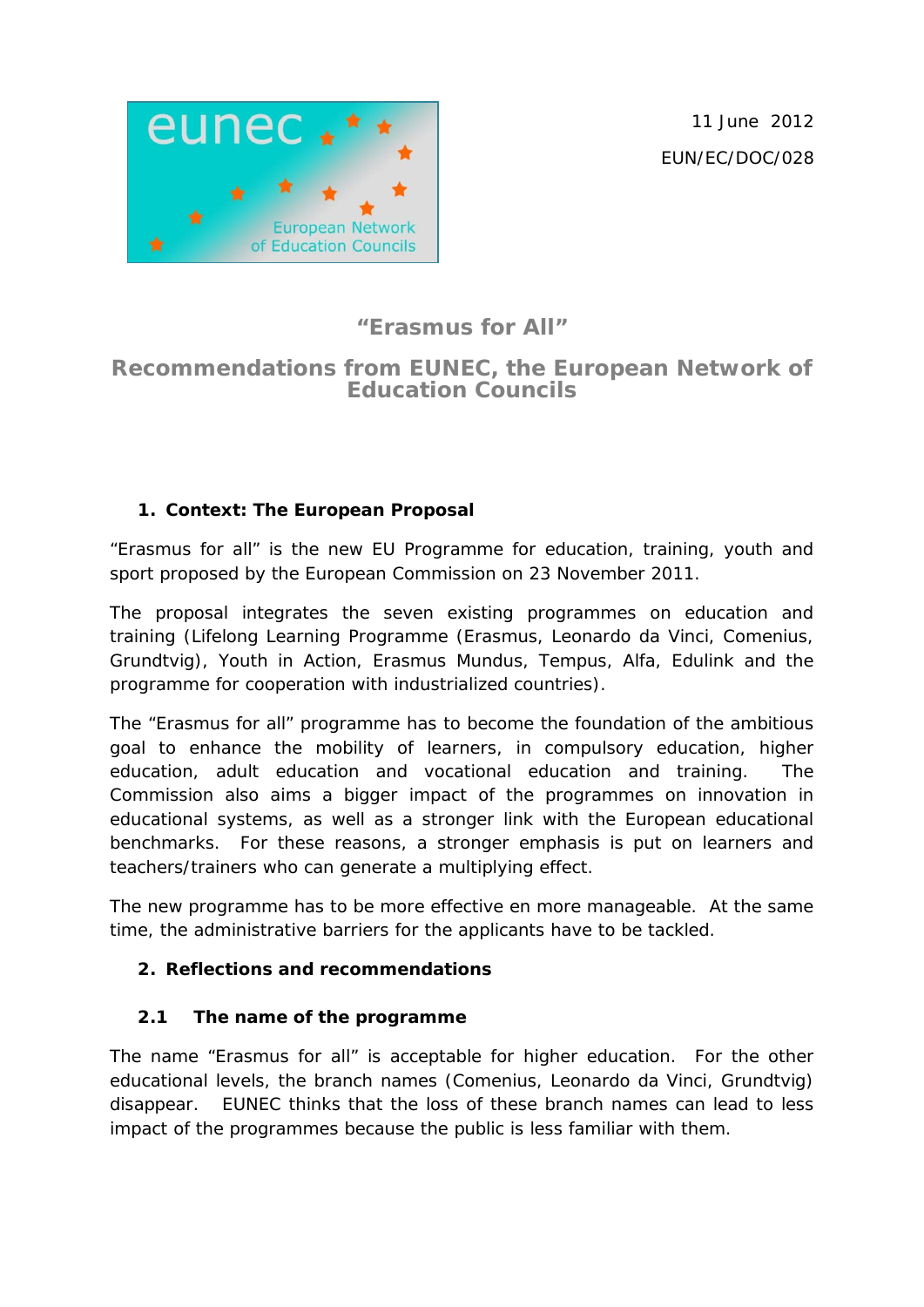## **2.2. Field of application**

EUNEC is concerned about the field of application of the programme and the way in which different subsectors from education, training, youth and sport will be taken into account in a balanced way.

The new programme gives the impression to stimulate mobility in higher education. This is not only visible in the name. Lifelong learning is mentioned as an important objective, but this is not always translated in action points. Nonformal and informal learning experiences through adult mobility are barely mentioned.

Pupils in compulsory education (including VET) are less in the picture. We see, again, a contradiction here between the objectives on the one hand and the practical actions on the other hand. What about the EU benchmark that, by 2020, 6% of the pupils in VET have to have had a mobility experience?

EUNEC pleads for guaranties for focused support and financing of learners in secondary education and adult learners, two groups that are not often participating in mobility programmes.

Another concern has to do with the link between the programmes for education and programmes for research and innovation. EUNEC pleads for consultation with and implication of (higher) education in the research programmes.

#### **2.3 What's the objective of mobility?**

The new programme is built upon four action lines:

- $\lnot$  Learning mobility of individuals (key action 1)
- $\lnot$  Cooperation for innovation and good practices (key action 2)
- $\lnot$  Support for policy reform (key action 3)
- $\neg$  Jean Monnet initiatives

EUNEC thinks that mobility has to have, above all, a pedagogical added value. EUNEC thinks that the new programme focuses too exclusively on employability and on the labour market. EUNEC pleads for more emphasis on the pedagogical objectives in the key actions.

#### **2.3.1 Individual learning mobility**

The EU proposes to link individual mobility with the internationalization policy of the institution, in order to enhance the impact and the efficiency of the programmes. EUNEC is concerned about the following developments:

> $\neg$  Mobility of teachers is linked to European benchmarks such as tackling early school leaving, enhancing key competences, and early childhood education and care. EUNEC states that there have to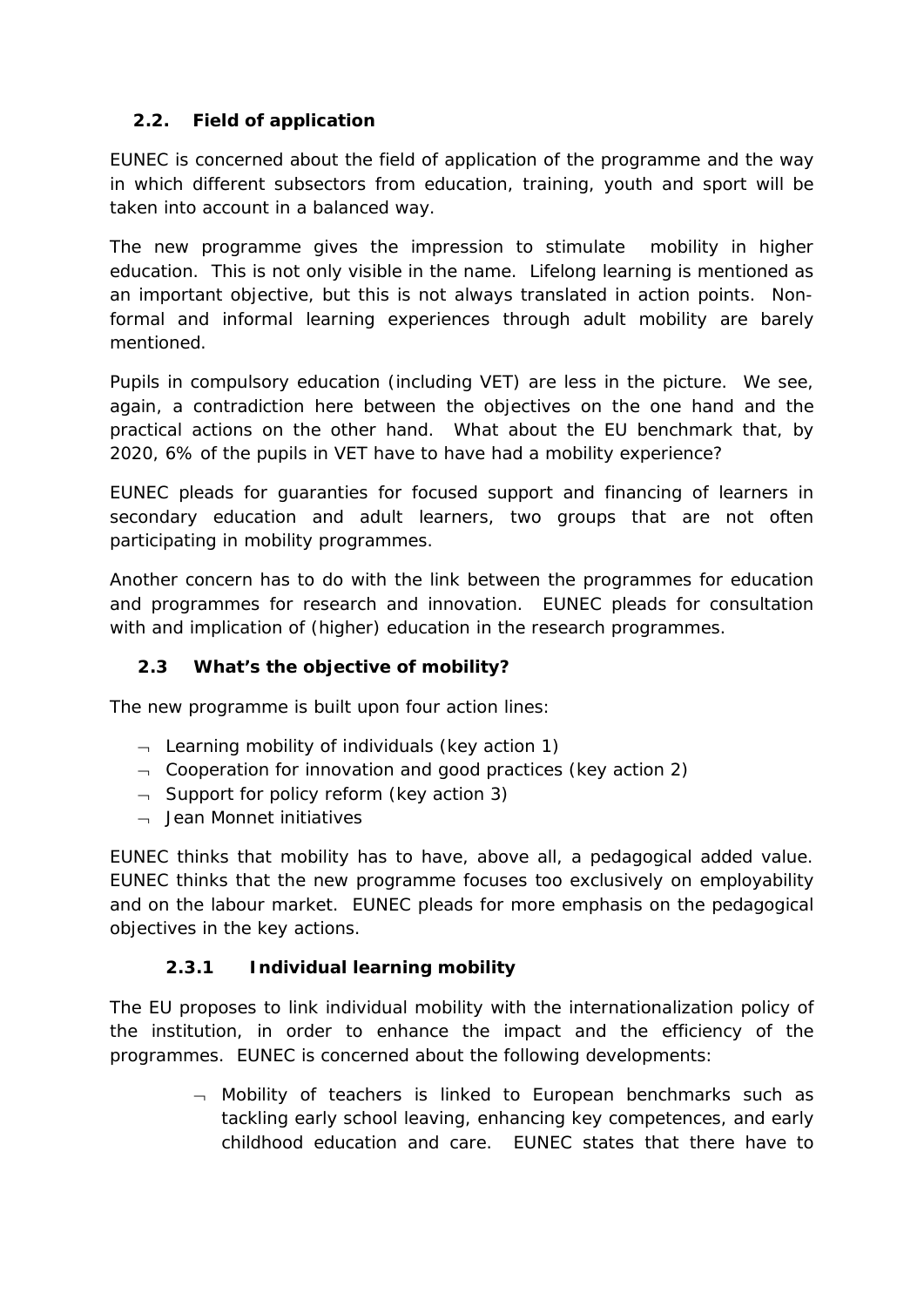remain possibilities for professional development of teachers that are not specifically linked with the European benchmarks.

- $\overline{\phantom{a}}$  EUNEC asks for stimuli for mobility of adult learners and of learners in vocational education and training.
- ¬ EUNEC is convinced that the contradiction between an internationalization policy at the level of the institutions and individual mobility is artificial. An internationalization policy will reinforce the policy making capacity of institutions and vice versa. However, this does not mean that every initiative has to be based on a written and documented internationalization policy of the institutions and that individuals cannot take any initiatives. Teachers often play an innovative role. There is no need for frameworks or criteria to which the internationalization policy of an institution has to respond. An internationalization policy at the level of the institution is an added value, but cannot be a necessary condition for an application. Every learner has to have equal opportunities to participate in a learning period abroad, even if this does not belong to the priorities of the institution.

# **2.3.2 Cooperation for innovation**

The new structure has implications for the policy of educational institutions and for their priorities. EUNEC pleads for continuity, in higher education, and in the other educational levels.

EUNEC sees that cooperation between educational institutions and companies is stimulated. In higher education, we see the 'knowledge alliances', in VET the 'sector skills alliances'. This cooperation mainly has to do with curriculum development. EUNEC thinks that it is important that cooperation leads in the first place to workplaces and to mobility experiences for learners and teachers/trainers.

#### **2.3.3 Policy support**

EUNEC questions the relationship between European and national policy decisions. To which extent will the Member States have the possibility to look for cooperation, professionalization, exchange of good practices linked to their own policy priorities and thus not only linked to the European policy framework?

EUNEC asks for clarification about which activities can be organized under this section 'policy support'. Under which conditions will policy makers and stakeholders in education and training have the possibility to learn about education systems in other countries and to exchange good practices? At this moment, CEDEFOP study visits, for instance, offer interesting opportunities with a clear added value. Will these visits still find their place in the new programme?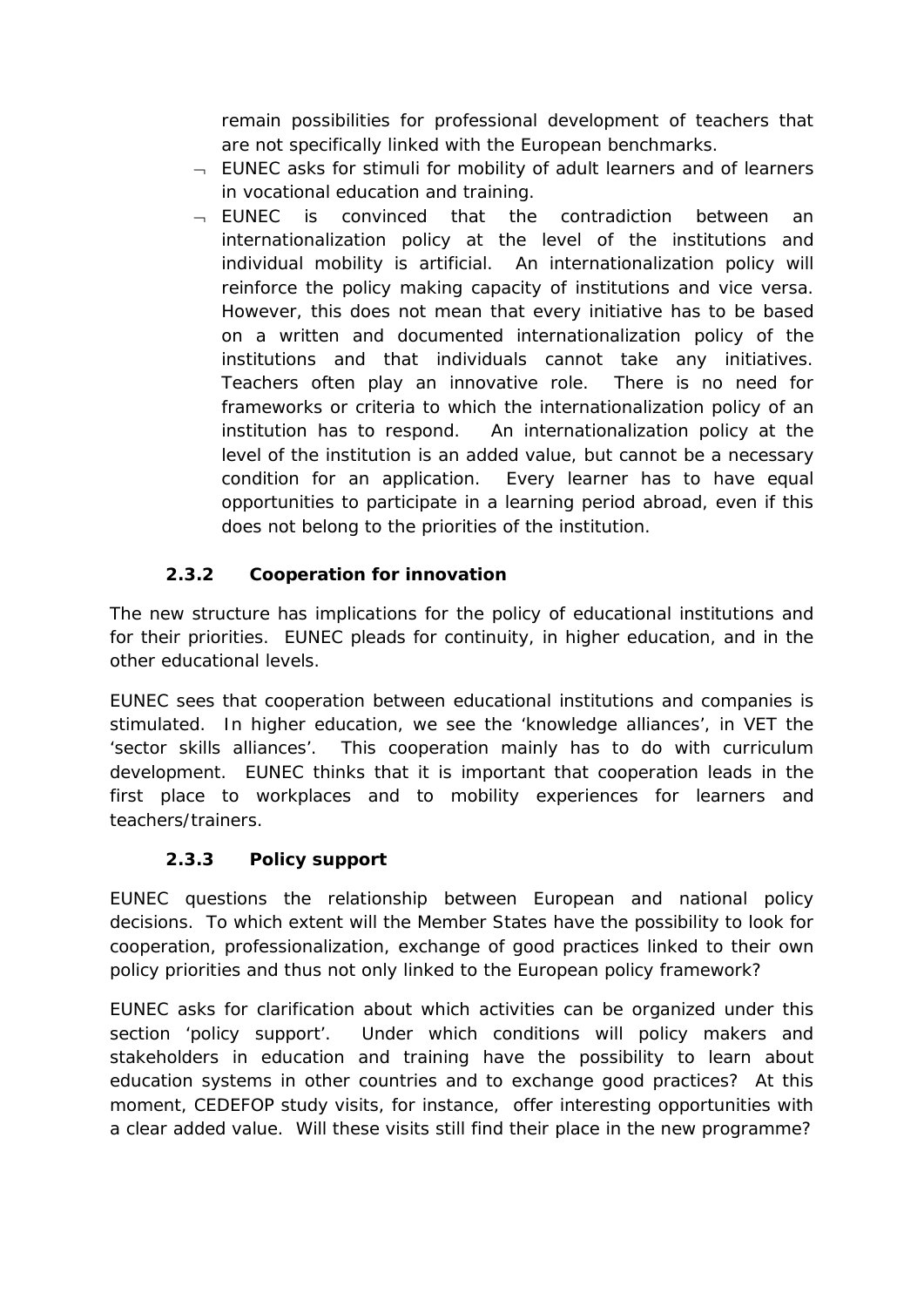Are policy initiatives concerning compulsory education included? Can organisations such as guidance services, parents associations apply for these funds?

How will the dialogue with the European stakeholders in education, training and youth be structured?

## **3. Social conditions and framework of mobility**

## **3.1 Disadvantaged groups and mobility**

Will Erasmus for all indeed be 'for all'? There are few guaranties that disadvantaged groups will have extra attention: there is only a general principle, no concrete measures. EUNEC points out that grants will never entirely cover the cost of a learning experience abroad.

#### **3.2 Grants and student loans.**

#### **3.2.1 Grants**

There is need for a clearer link between grants and the quality of mobility. Academic recognition is an absolute condition and the acquisition of a minimum number of credits can be the basis for the obtention of a grant.

#### **3.2.2 Student loans**

There are questions about the principle of student loans. Middle class students and students from disadvantaged backgrounds will not easily take the step to engage to a heavy loan, given the context of economic uncertainty. EUNEC is pleads for stronger systems of social provisions and financial support for learners.

#### **4. Budget of the programme**

EUNEC welcomes the increase of the budget with 70% compared to the current budget.

In the proposition of the Commission, 53% of the budget goes to higher education, of which 65% for learning mobility. Will there be enough budget for accompanying measures?

#### **5. Management of the programme**

EUNEC insists on the importance of the engagement of the social partners in the construction, the organization and the implementation of mobility in the field of VET.

The European Commission will have to decide on rules for the division of the funds amongst the Member States. EUNEC hopes that these rules will take into